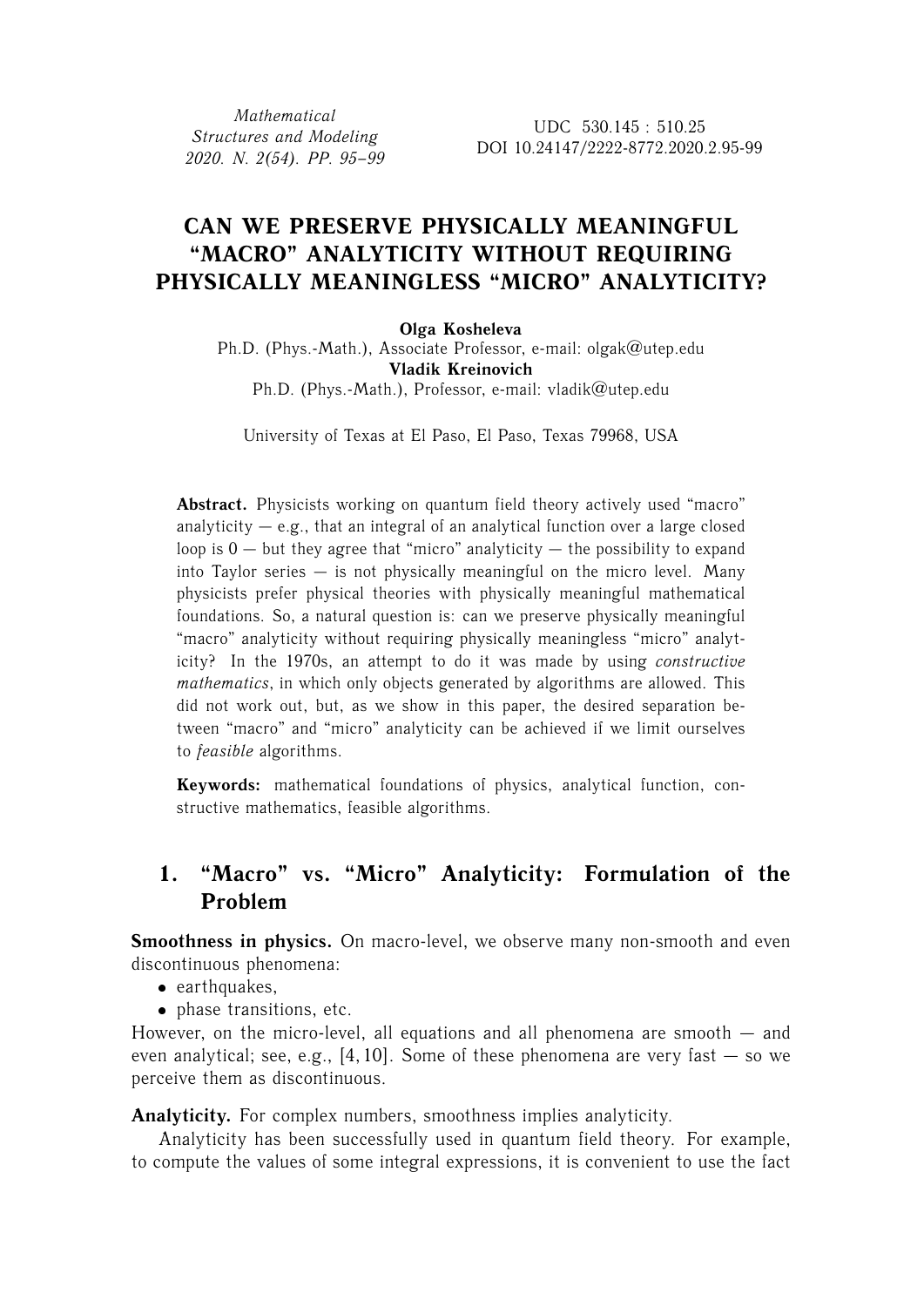that for an analytical function, a contour integral over a closed loop is 0:

$$
\int_{\gamma} f(z) \, dz = 0,
$$

or it is equal to an explicit expression in terms of the poles.

**How this "macro" analyticity can help physics.** By using a loop  $[-N, N] \cup \gamma'$ , we can replace a difficult-to-compute integral over real numbers  $\int_{-N}^{N} f(x)\,dx$  with an often-easier-to-compute integral over the complex values  $\int_{\gamma'} f(z) dz$ . This idea — mostly pioneered by Nikolai Bogolyubov (see, e.g., [3]) — led to many successful applications.

This "macro" analyticity has been confirmed by many experiments and makes perfect physical sense.

**But what about "micro" analyticity?** The problem is that in traditional mathematics, such "macro" analyticity is equivalent to "micro" one, that the corresponding dependencies can be expanded in Taylor series:

$$
f(z) = a_0 + a_1 \cdot (z - z_0) + a_2 \cdot (z - z_0)^2 + \ldots + a_n \cdot (z - z_0)^n + \ldots
$$

In the opinion of physicists, however, this "micro" analyticity does not make direct physical sense, since on the micro level, quantum uncertainty makes exact measurements impossible.

Can we preserve physically meaningful "macro" analyticity without requiring physically meaningless "micro" analyticity?

## **2. Khalfin's Idea: First Attempt**

**Maybe constructive mathematics can help?** The equivalence between "macro" and "micro" analyticity holds in traditional mathematics, where, crudely speaking, we only care about the *existence* of different objects — but not about *algorithms* for computing these objects.

The algorithmic problems are important. So, to deal with these problems, researchers have come up with the idea of *constructive mathematics*, where we say that an object exists only if we have an algorithm for constructing this object; see, e.g., [1, 2, 11].

In constructive mathematics, some equivalence results of traditional mathematics hold — in the sense that equivalence is algorithmic — while other equivalence results do not hold. So, in early 1970s, Leonid Khalfin, a specialist in mathematical physics from St. Petersburg, Russia, suggested that maybe the use of constructive mathematics can help us preserve physically meaningful "macro" analyticity without requiring physically meaningless "micro" analyticity?

**This did not help.** By the early 1970s, specialist in constructive mathematics have thoroughly studied complex analysis; see, e.g.,  $[1, 6, 8]$ . Actually, the 1972 talk of Vladimir Overkov (one of the constructive mathematics pioneers), the talk whose results later appeared in  $[8]$  - this talk inspired Khalfin's suggestion.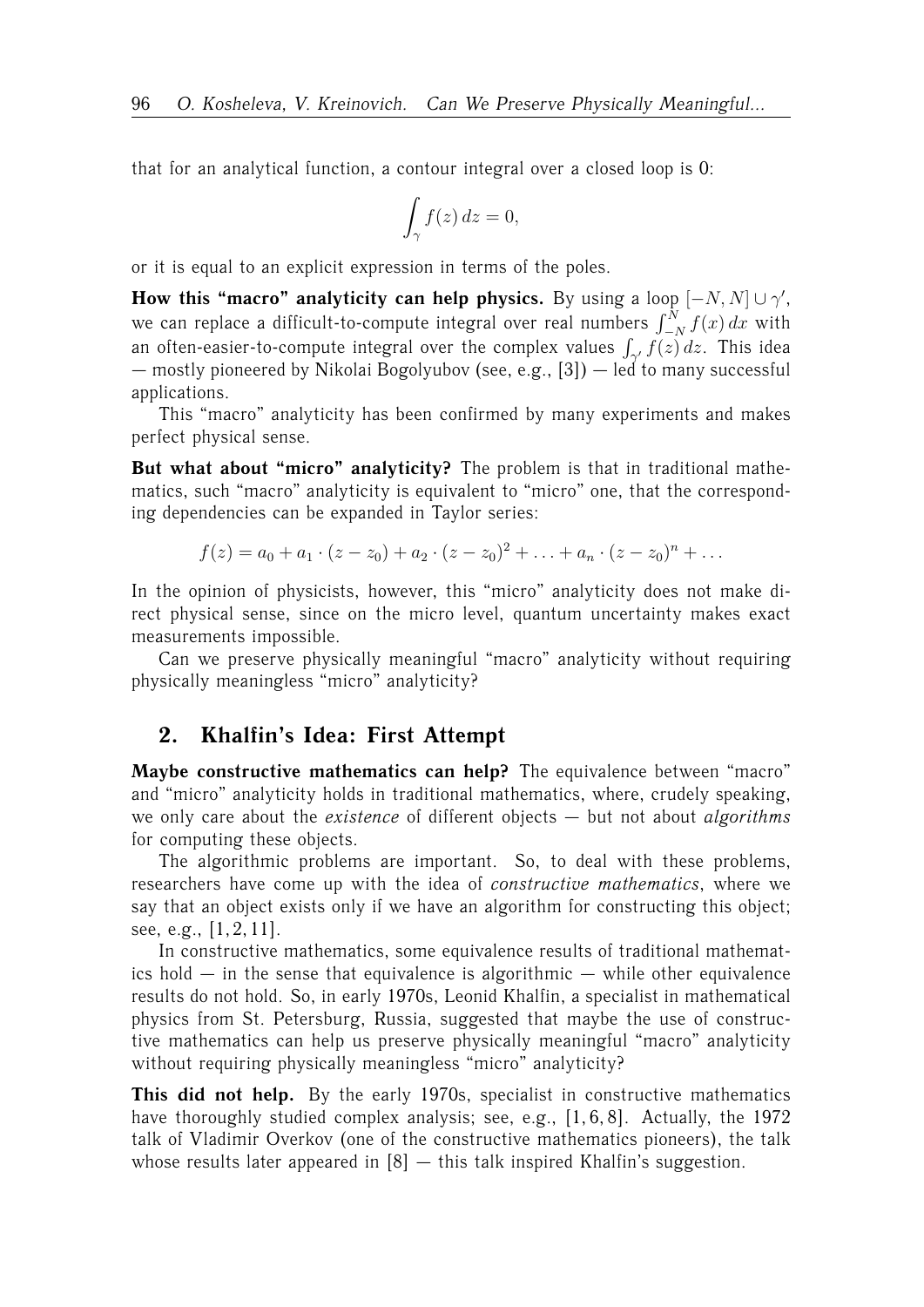Unfortunately, these constructive mathematics results showed that in constructive mathematics, "macro" analyticity still implies the "micro" one; this was pointed out almost right away by Vladimir Lifschitz — another pioneer of constructive complex analysis, the authors of a paper [6]. He pointed out that each coefficient  $a_n$  of the Taylor series can be determined by the following formula:

$$
a_n = \frac{1}{2\pi \cdot i} \cdot \int_{\gamma} \frac{f(z)}{(z - z_0)^{n+1}} dz,
$$
 (1)

and in constructive mathematics, an integral of a computably continuous function is computable  $[1, 2, 11]$ .

## **3. Problem Revisited**

Main idea. The above derivation of "micro" analyticity from the "macro" one is based on the usual constructive mathematics. In this approach, existence of an object means, in effect, the existence of an algorithm producing more and more accurate approximations to this object — irrespective to how long this algorithm may take.

A more realistic idea is to only allow *feasible* (= polynomial-time) algorithms; see, e.g., [5, 9]. It turns out that in this case, Khalfin's dream *can* be materialized. Namely:

- while there exists an algorithm computing, for each computable macro analytical function, all the terms in its Taylor series expansion,
- it turns out that the computation time of this algorithm seems to grow exponentially with the number  $n$  of the term  $-$  so such computations are probably not feasible.

Let us provide arguments in favor of this conclusion.

**Explanation.** We have a computable function  $f(z)$ . This means that we can, given z, compute  $f(z)$ .

For simplicity, we can also assume that we know the upper bound D on  $|f'(z)|$ :  $|f'(z)| \leq D.$ 

Computation of the *n*-th Taylor coefficient  $a_n$  is based on the formula (1). Here, the simplest possible loop  $\gamma$  around the point  $z_0$  is a circle of some small radius  $r < 1$ . For this loop,  $|z - z_0| = r$ .

We want to compute  $a_n$  with a given accuracy  $\varepsilon > 0$ . This means that we need to compute the corresponding integral with accuracy  $\varepsilon' = 2\pi \cdot \varepsilon$ .

By definition, an integral is a limit of integral sums. So, in general, a natural way to compute an integral  $\int g(z)\,dz$  is to consider the corresponding integral sum

$$
\sum g(z_i) \cdot \Delta z, \text{ with } |z_{i+1} - z_i| = h \text{ for some small } h.
$$

In this approximation, we approximate  $q(z)$  with  $q(z_i)$  on each arc of length h for which  $|z - z_i| \le h/2$ .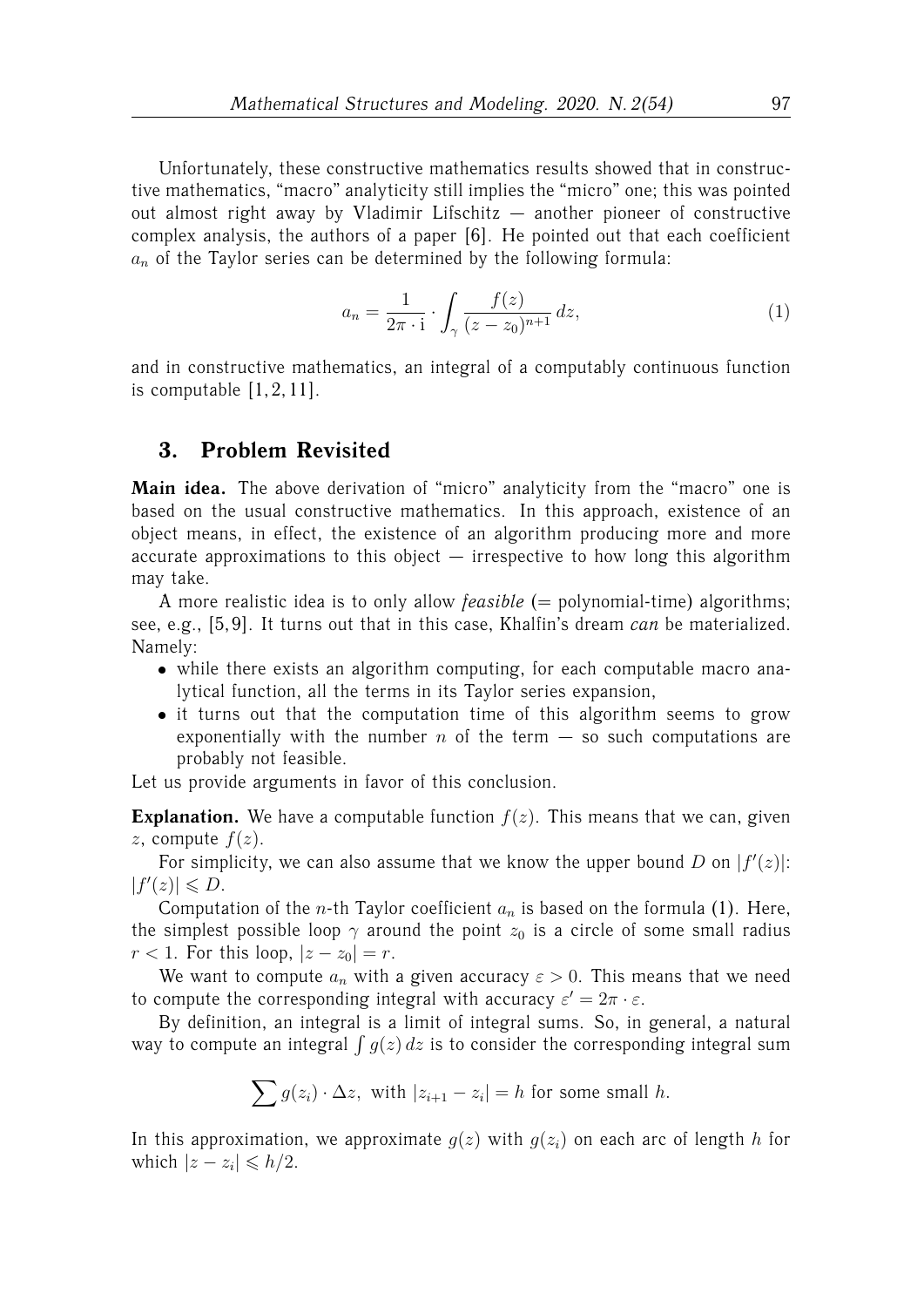The inaccuracy of this approximation is

$$
|g(z) - g(z_i)| \leqslant \left(\max_z |g'(z)| \cdot |z - z_i|\right) \leqslant \max_z |g'(z)| \cdot (h/2).
$$

Here,  $g(z) = \frac{f(z)}{\sqrt{ }}$  $\frac{f(z)}{(z-z_0)^{n+1}} \approx \frac{f(z)}{r^{n+1}}$  $\frac{f(z)}{r^{n+1}}$ . Thus,  $\max_{z} |g'(z)| \leq \frac{\max |f'(z)|}{r^{n+1}}$  $\frac{1}{r^{n+1}}$  =  $\boldsymbol{D}$  $\frac{p}{r^{n+1}}$ .

So, the approximation accuracy is  $\frac{D}{r^{n+1}} \cdot (h/2)$ . To get accuracy  $\varepsilon'$ , we need to take  $h$  for which

$$
\frac{D}{r^{n+1}} \cdot (h/2) = \varepsilon', \text{ i.e., } h = 2\frac{\varepsilon'}{D} \cdot r^{n+1}.
$$

The whole loop  $\gamma$  of length  $2\pi \cdot r$  should be covered by intervals of length h. These intervals correspond to values  $z_i$  at which we compute  $f(z)$ . Thus, we need to compute  $f(z)$  for  $N =$  $2\pi \cdot r$  $\frac{1}{h}$  points.

Substituting the above expression for  $h$ , we conclude that we need to compute  $f(z)$  at

$$
N = \frac{2\pi \cdot r \cdot D}{2\varepsilon' \cdot r^{n+1}} \sim r^{-n}
$$
 points.

Since  $r < 1$ , this number indeed grows exponentially with n. This is exactly what we wanted to show.

### **4. Possible Applications**

This result will probably be of interest to theoreticians (like Khalfin)  $-$  who are interested in providing physical theories with physically meaningful mathematical foundations.

This result may also have practical applications if we take into account that many times when we encountered a physical process whose properties are difficult to compute, it became possible to use this process to speed up computations. Successes of quantum computing are the latest example of this phenomenon; see, e.g., [7].

From this viewpoint, maybe measurement of the corresponding Taylor coefficients can lead to yet another efficient quantum computing scheme?

### **Acknowledgments**

This work was supported in part by the National Science Foundation via grants 1623190 (A Model of Change for Preparing a New Generation for Professional Practice in Computer Science) and HRD-1242122 (Cyber-ShARE Center of Excellence).

#### REFERENCES

1. Bishop E. Foundations of Constructive Analysis. Wiley, New York, 1967.